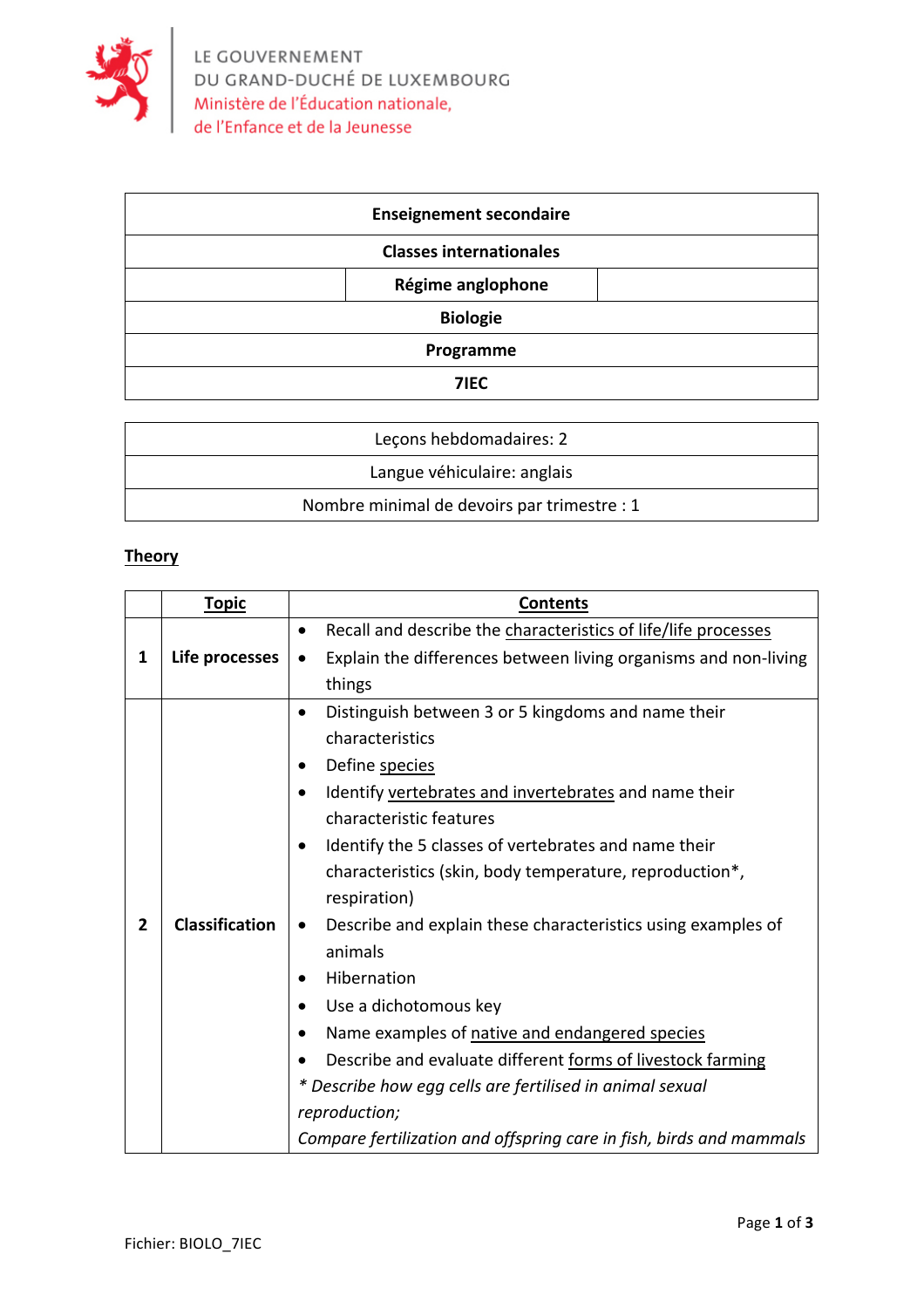

LE GOUVERNEMENT<br>DU GRAND-DUCHÉ DE LUXEMBOURG<br>Ministère de l'Éducation nationale,<br>de l'Enfance et de la Jeunesse

|   |                                       | Identify the main parts of animal and plant cells and describe<br>$\bullet$<br>their functions |  |
|---|---------------------------------------|------------------------------------------------------------------------------------------------|--|
|   |                                       | Identify and recall named tissues in human and plant organs<br>$\bullet$                       |  |
|   |                                       | Describe the functions of different tissues in an organ<br>$\bullet$                           |  |
|   | Cells, tissues,                       | Identify and locate important plant and animal organs<br>$\bullet$                             |  |
| 3 | organs and                            | Describe the functions of important plant and animal organs<br>$\bullet$                       |  |
|   | systems                               | Describe what happens in photosynthesis<br>$\bullet$                                           |  |
|   |                                       | Identify and recall the main organs in the plant water transport<br>$\bullet$                  |  |
|   |                                       | system                                                                                         |  |
|   |                                       | Identify and recall the main organs in the human locomotor,                                    |  |
|   |                                       | digestive, circulatory, breathing, urinary and nervous system                                  |  |
|   | <b>Application: Organ transplants</b> |                                                                                                |  |
|   |                                       | Name the parts of the male and female reproductive systems<br>$\bullet$                        |  |
|   |                                       | and their functions                                                                            |  |
|   |                                       | Explain how sperm and egg cells are adapted to their functions                                 |  |
|   |                                       | Describe and explain what happens during adolescence<br>$\bullet$                              |  |
|   |                                       | Describe and explain what happens in the menstrual cycle<br>$\bullet$                          |  |
| 4 | Human                                 | Describe how sexual intercourse can lead to the implantation<br>$\bullet$                      |  |
|   | reproduction                          | and development of an embryo                                                                   |  |
|   |                                       | Describe how an embryo is protected and cared for in the<br>٠                                  |  |
|   |                                       | uterus                                                                                         |  |
|   |                                       | Describe and evaluate different methods of contraception<br>٠                                  |  |
|   |                                       | Explain the dangers of selected sexually transmitted diseases                                  |  |
|   |                                       | (HPV and HIV)                                                                                  |  |
|   |                                       | Applications:                                                                                  |  |
|   |                                       | In vitro fertilization                                                                         |  |
|   |                                       | <b>HPV</b> vaccination                                                                         |  |
|   |                                       | General definitions: biosphere, ecosystem, biotope, biocenosis,<br>$\bullet$                   |  |
|   | <b>Ecosystems</b>                     | biotic and abiotic factors                                                                     |  |
| 5 |                                       | Define what a species, a population and a habitat is<br>٠                                      |  |
|   |                                       | Use a food web to make predictions                                                             |  |
|   |                                       | Use pyramids of numbers to describe how energy is lost in a                                    |  |
|   |                                       | food chain                                                                                     |  |